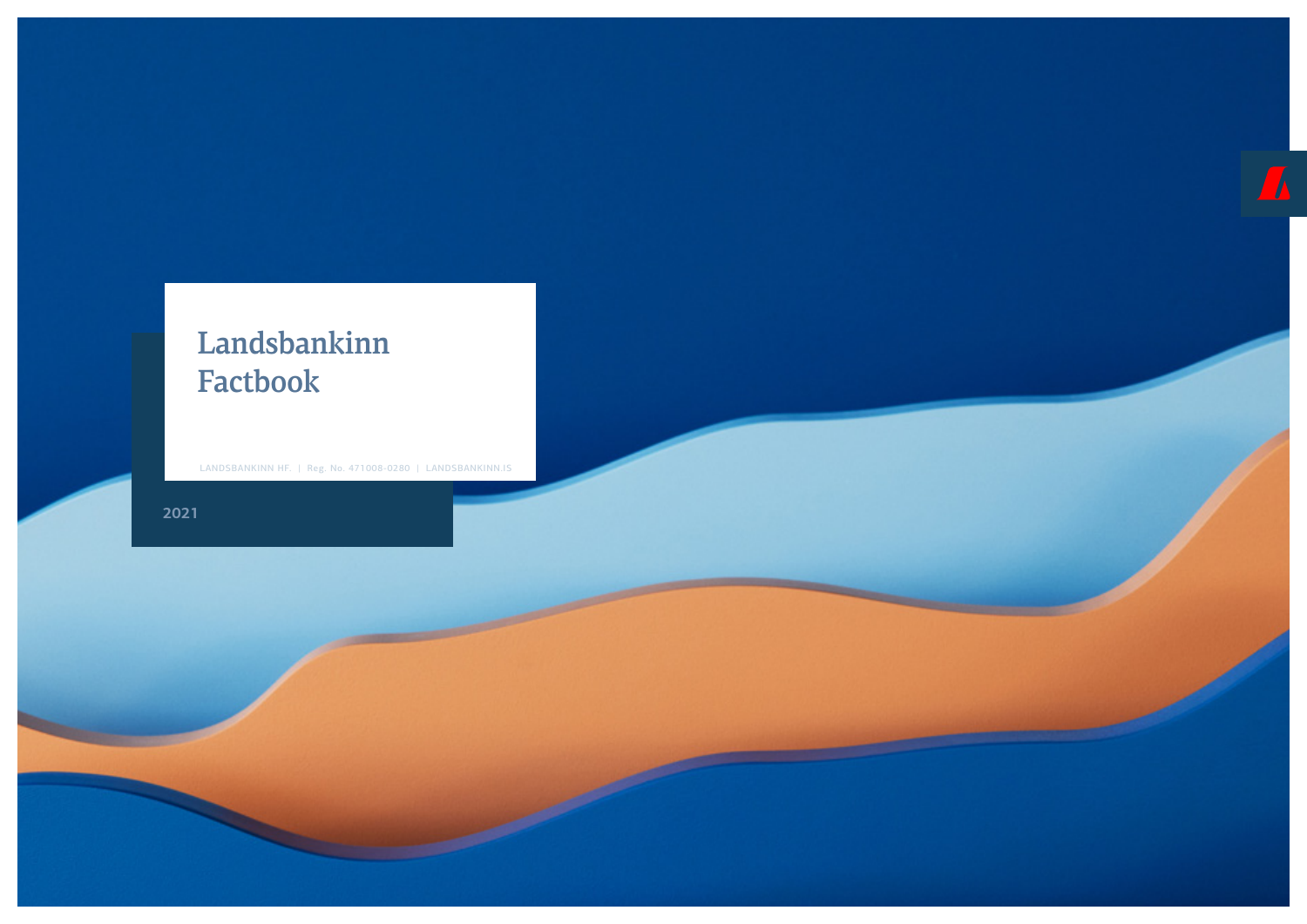<span id="page-1-0"></span>

| <b>Contents</b>               |
|-------------------------------|
|                               |
|                               |
| <b>Disclaimer</b>             |
| <b>Investor Relations</b>     |
| <b>Fact Sheet</b>             |
| Operations year               |
| Operations quarters           |
| Balance sheet year            |
| <b>Balance sheet quarters</b> |
| Key financial ratios year     |
| Key financial ratios quarters |
| <b>Segments</b>               |
| Key figures and rations       |

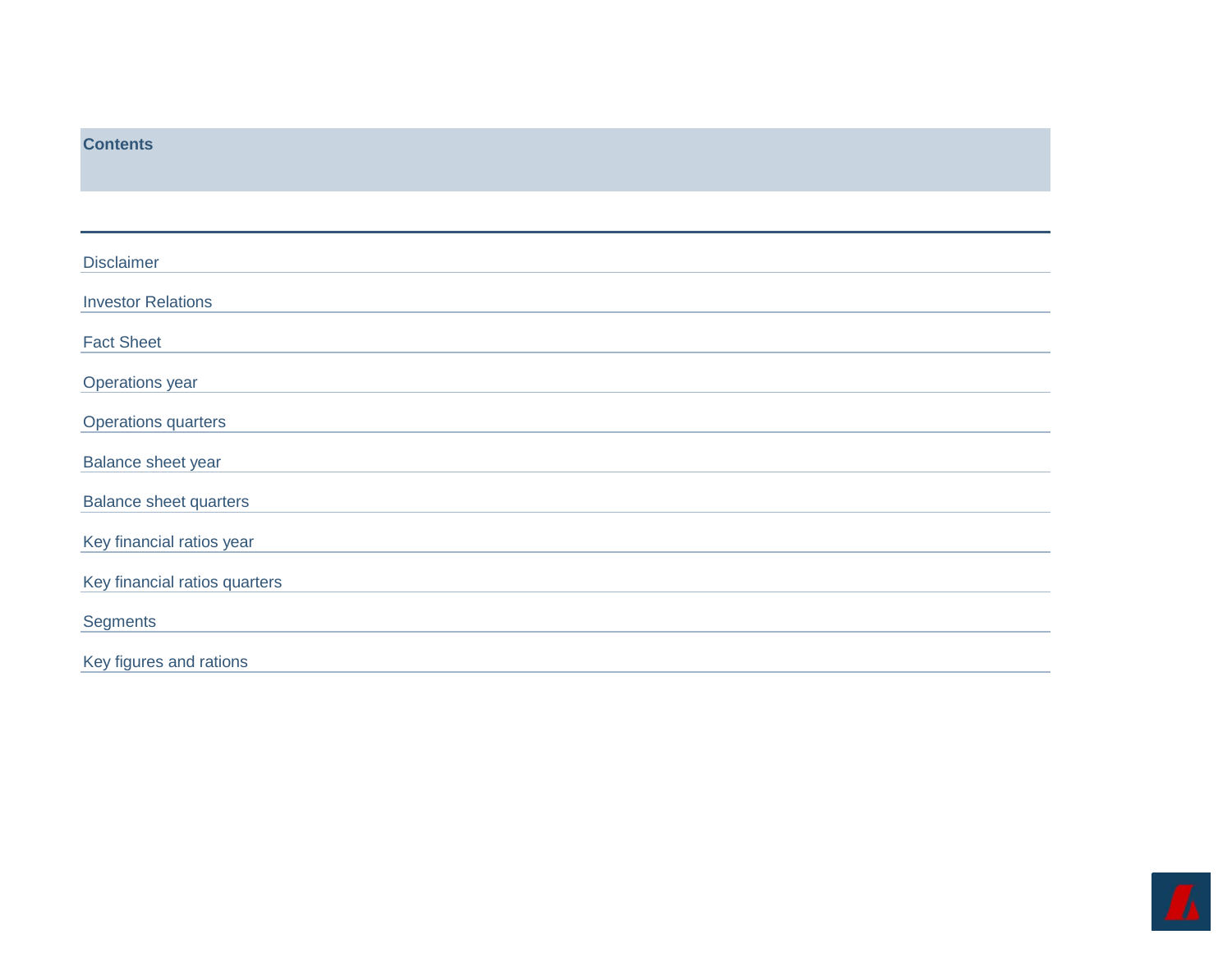### <span id="page-2-0"></span>**Disclaimer**

This presentation is for information purposes only and shall not be construed as an offer or solicitation for the subscription or purchase or sale of any financial instrument.

The information set out in this preentation has not been independently verified. No representation or warranty is made by Landsbankinn as to the accuracy, completeness or fairness of the information or opinions contained in this presentation.

This presentation may contain projections and forward-looking statements which are subject to a number of risks and uncertainties that could cause actual results to differ materially and could adversely affect the financial effects described herein.

Landsbankinn accepts no liability whatsoever for any direct or indirect loss, howsoever arising, from use of this presentation.

Landsbankinn assumes no obligation to update this presentation, provide any additional information or correct any errors, which may eventually become apparent.

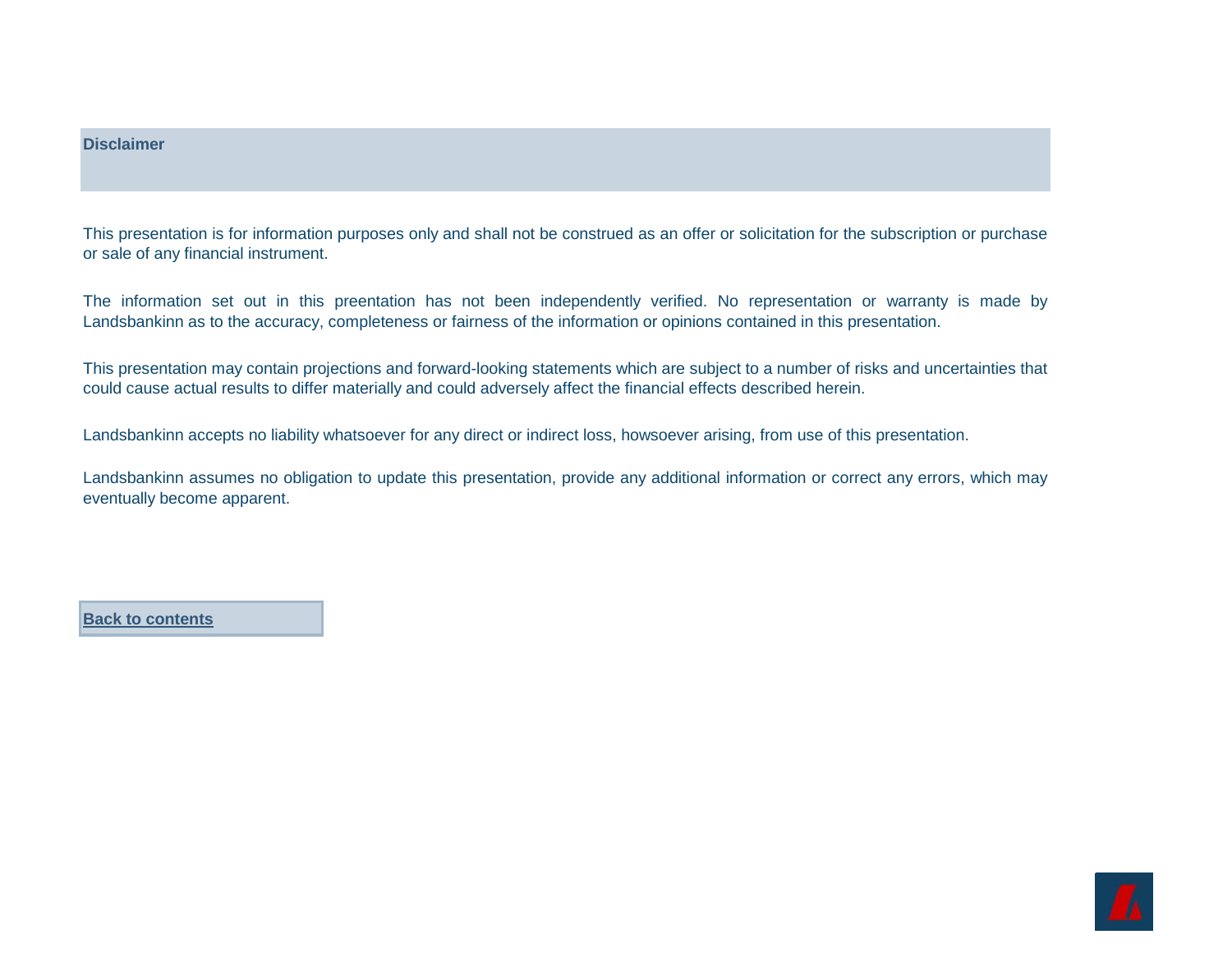## <span id="page-3-0"></span>**Investor Relations**

Landsbankinn Investor Relations is committed to promoting transparency and open communications through the provision of timely and relevant information about the Bank to all stakeholders and other interested parties.

| For further information, please contact: | <b>Financial Calender</b>     |                               |                               |
|------------------------------------------|-------------------------------|-------------------------------|-------------------------------|
| Hanna Kristín Thoroddsen                 | <b>Full Year Results 2021</b> | <b>Annual General Meeting</b> | <b>Q1 2022 Results</b>        |
| Tel: +354 410 7328                       | 3 February 2022               | 23 March 2022                 | 5 May 2022                    |
| Margrét Guðrún Valdimarsdóttir           | <b>Q2 2022 Results</b>        | <b>Q3 2022 Results</b>        | <b>Full Year Results 2022</b> |
| Tel: +354 410 6716                       | 21 July 2022                  | 27 October 2022               | 2 February 2023               |
|                                          |                               |                               |                               |

[ir@landsbankinn.is](mailto:ir@landsbankinn.is) This calendar may be subject to change.

[Additional information can be found on IR-web-site](https://corporate.landsbankinn.com/investor-relations/)

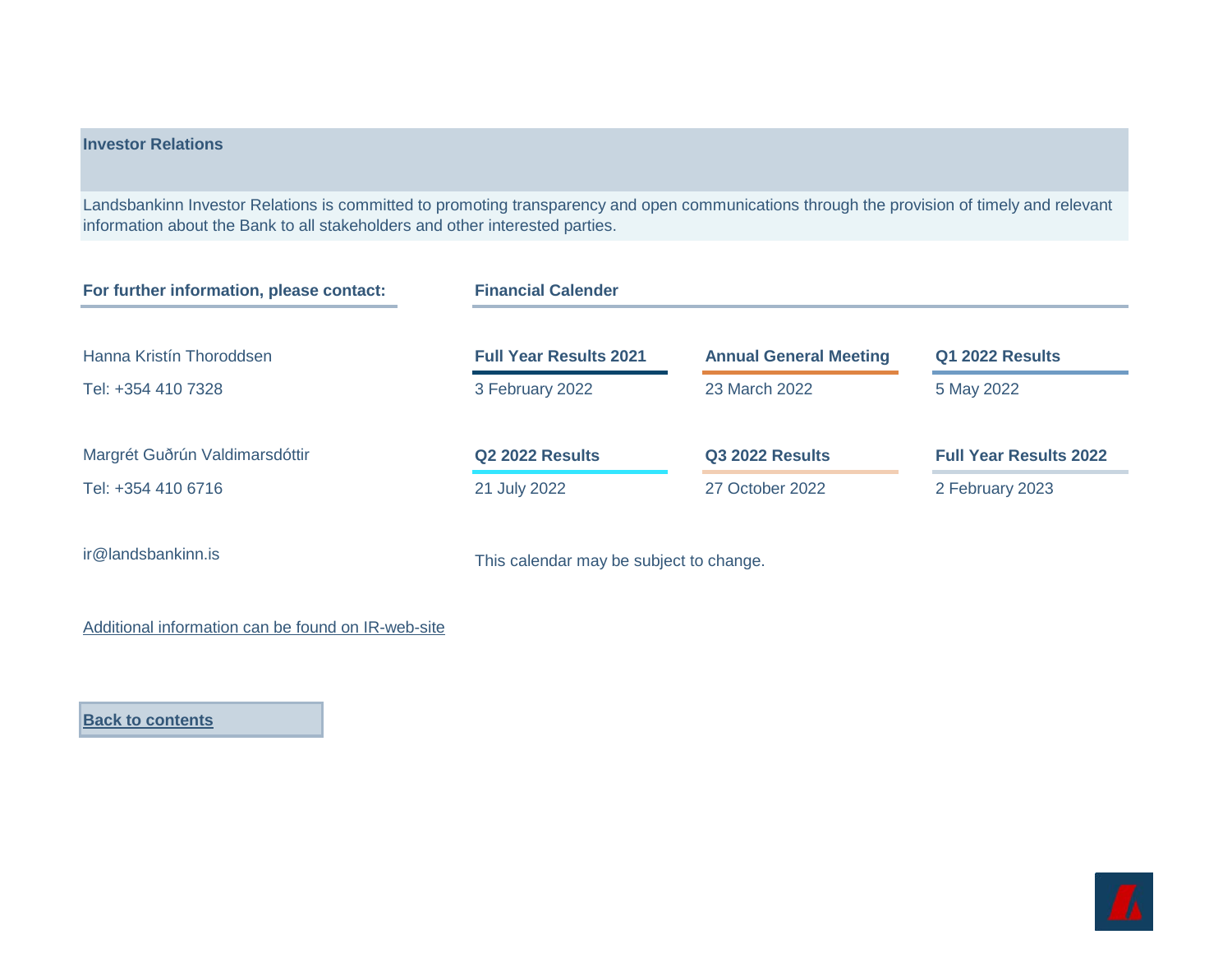# <span id="page-4-0"></span>Fact Sheet

### 31.12.2021

| Landsbankinn in brief                                                       | <b>Balance sheet</b>                           | 31.12.21    | 31.12.20  | 31.12.21    | 31.12.20 |
|-----------------------------------------------------------------------------|------------------------------------------------|-------------|-----------|-------------|----------|
|                                                                             |                                                | <b>ISKm</b> |           | <b>EURm</b> |          |
| Landsbankinn hf. is a leading Icelandic financial institution. The Bank     | <b>Total assets</b>                            | 1.729.798   | 1.564.177 | 11.719      | 10.020   |
| offers a full range of financial services and is the market leader in the   | Loans and advances to customers                | 1.387.463   | 1.273.426 | 9.400       | 8.158    |
| Icelandic financial service sector with the largest branch network. Focused | Loans and advances to financial institutions   | 47.231      | 48.073    | 320         | 308      |
| on commercial banking, Landsbankinn provides retail and corporate           | <b>Bonds and debt instruments</b>              | 150,435     | 119,330   | 1,019       | 764      |
| banking services, capital markets services and asset and wealth             | <b>Equities and equity instruments</b>         | 33.347      | 26,808    | 226         | 172      |
| management for private banking clients.                                     | <b>Deposits from customers</b>                 | 900.098     | 793.427   | 6,098       | 5,083    |
| Landsbankinn hf. was established on 7 October 2008 but the history of its   | Due to financial institutions and Central Bank | 10.425      | 48.725    | 71          | 312      |
| predecessor runs back to 1886.                                              | <b>Borrowings</b>                              | 486.042     | 420.178   | 3.293       | 2,692    |
|                                                                             | <b>Subordinated liabilities</b>                | 20.785      | 21.366    | 141         | 137      |
| The Icelandic State holds 98.2% of the shares and the total number of       | <b>Equity</b>                                  | 282.645     | 258,255   | 1,915       | 1,654    |
| shareholders amount to approximately 855.                                   | <b>Total capital ratio</b>                     | 26.6%       | 25.1%     |             |          |
|                                                                             | Loans / deposits                               | 154.1%      | 160.5%    |             |          |
|                                                                             |                                                |             |           |             |          |

CEO of Landsbankinn hf. is Lilja Björk Einarsdóttir.

| <b>Customers and branches</b>                         | 31.12.21          | Income statement                                                           | 31.12.21<br><b>ISKm</b> | 31.12.2020       | 31.12.21<br><b>EURm</b> | 31.12.2020 |
|-------------------------------------------------------|-------------------|----------------------------------------------------------------------------|-------------------------|------------------|-------------------------|------------|
| <b>Retail customers</b><br><b>Corporate customers</b> | 115.515<br>16.276 | Total net operating income<br>Profit (loss) for the period                 | 62.330<br>28.919        | 38.253<br>10.521 | 415<br>193              | 249<br>68  |
| <b>Number of branches</b>                             | 36                | Return on equity after taxes                                               | 10.8%                   | 4.3%             |                         |            |
| Number of employees                                   | 816               | Interest spread as a ratio of average of total assets<br>Cost-income ratio | 2.3%<br>43.2%           | 2.5%<br>47.4%    |                         |            |



### **Funding profile Loans and advances by industry sectors**



# **Fisheries**

- Real estate companies
- **Travel industry**
- Construction companies
- Services, IT and communications
- **Retail**
- **Manufacturing and energy**
- Holding companies
- Agriculture
- Public entities and other

### **Capital requirements Equity ratio**



**Deposits from customers** 

Due to financial institutions and Central Bank

Subordinated liabilities

Borrowings

**Other liabilities** 

Equity

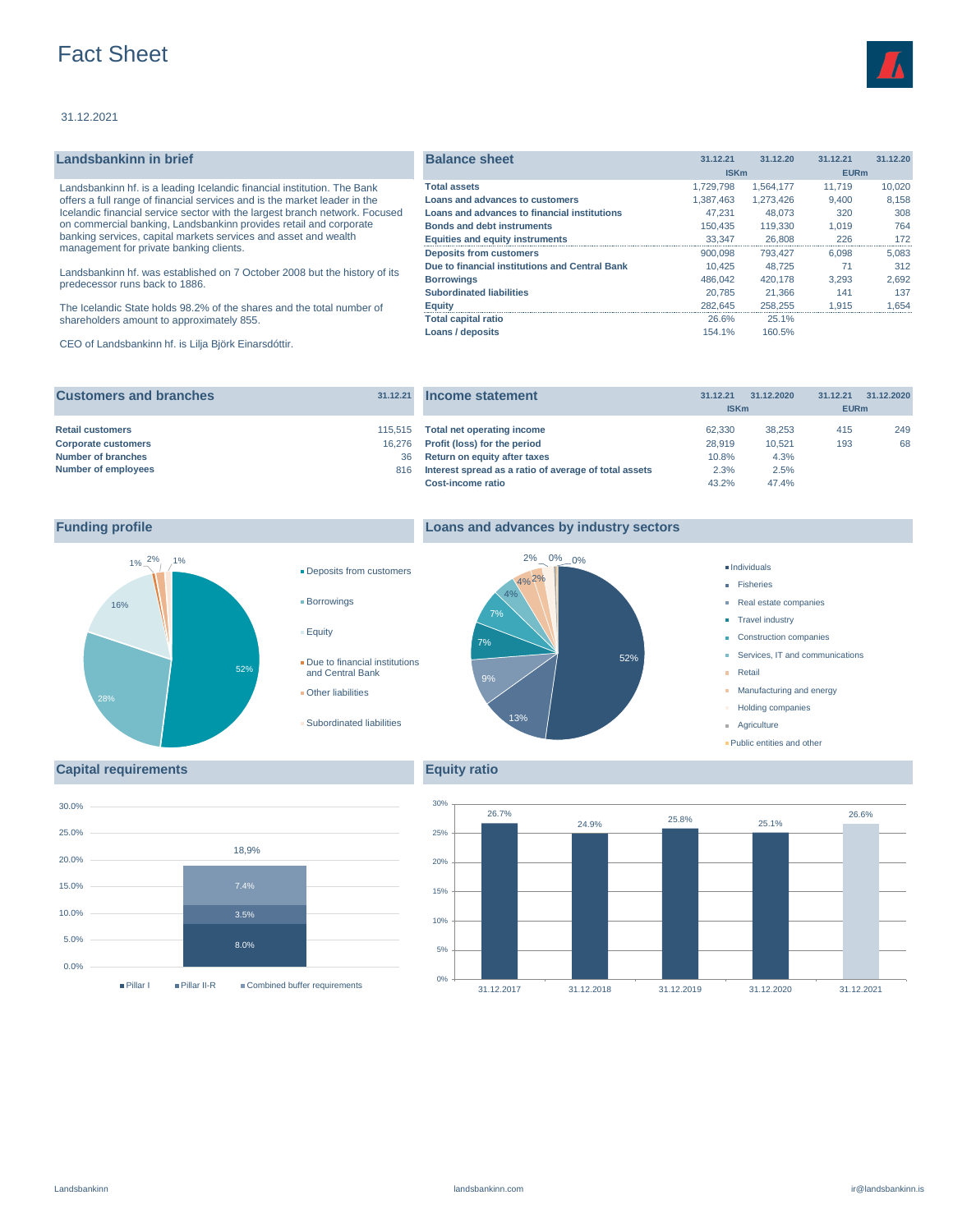### <span id="page-5-0"></span>**Income statement**

| <b>ISK million</b>                               | 2021           | 2020        | 2019         | 2018        | 2017        |
|--------------------------------------------------|----------------|-------------|--------------|-------------|-------------|
| Net interest income                              | 38,953         | 38,074      | 39,670       | 40,814      | 36,271      |
| Net fee and commission income                    | 9,483          | 7,638       | 8,219        | 8,157       | 8,431       |
| Net foreign exchange (loss) gain                 | $-86$          | $-278$      | $-584$       | $-1,497$    | $-1,375$    |
| Net impairment changes                           | 7,037          | $-12,020$   | $-4,827$     | 1,352       | 1,785       |
| Other net operating income                       | 6,943          | 4,839       | 9,039        | 5,084       | 8,400       |
| <b>Total net operating income</b>                | 62,330         | 38,253      | 51,517       | 53,910      | 53,512      |
| Salaries and related expenses                    | 14,759         | 14,767      | 14,458       | 14,589      | 14,061      |
| Other operating expenses                         | 9,105          | 9,064       | 9,534        | 9,348       | 9,789       |
| Tax on liabilities of financial institutions     | 2,013          | 1,815       | 4,204        | 3,860       | 3,253       |
| <b>Total operating expenses</b>                  | 25,877         | 25,646      | 28,196       | 27,797      | 27,103      |
| <b>Profit before tax</b>                         | 36,453         | 12,607      | 23,321       | 26,113      | 26,409      |
| Income tax                                       | 7,534          | 2,086       | 5,086        | 6,853       | 6,643       |
| Profit for the year from continuing operations   | 28,919         | 10,521      | 18,235       | 19,260      | 19,766      |
| Profit for the year from discontinued operations | $\overline{0}$ | $\mathbf 0$ | $\mathbf{0}$ | $\mathbf 0$ | $\mathbf 0$ |
| Profit for the year                              | 28,919         | 10,521      | 18,235       | 19,260      | 19,766      |
|                                                  |                |             |              |             |             |

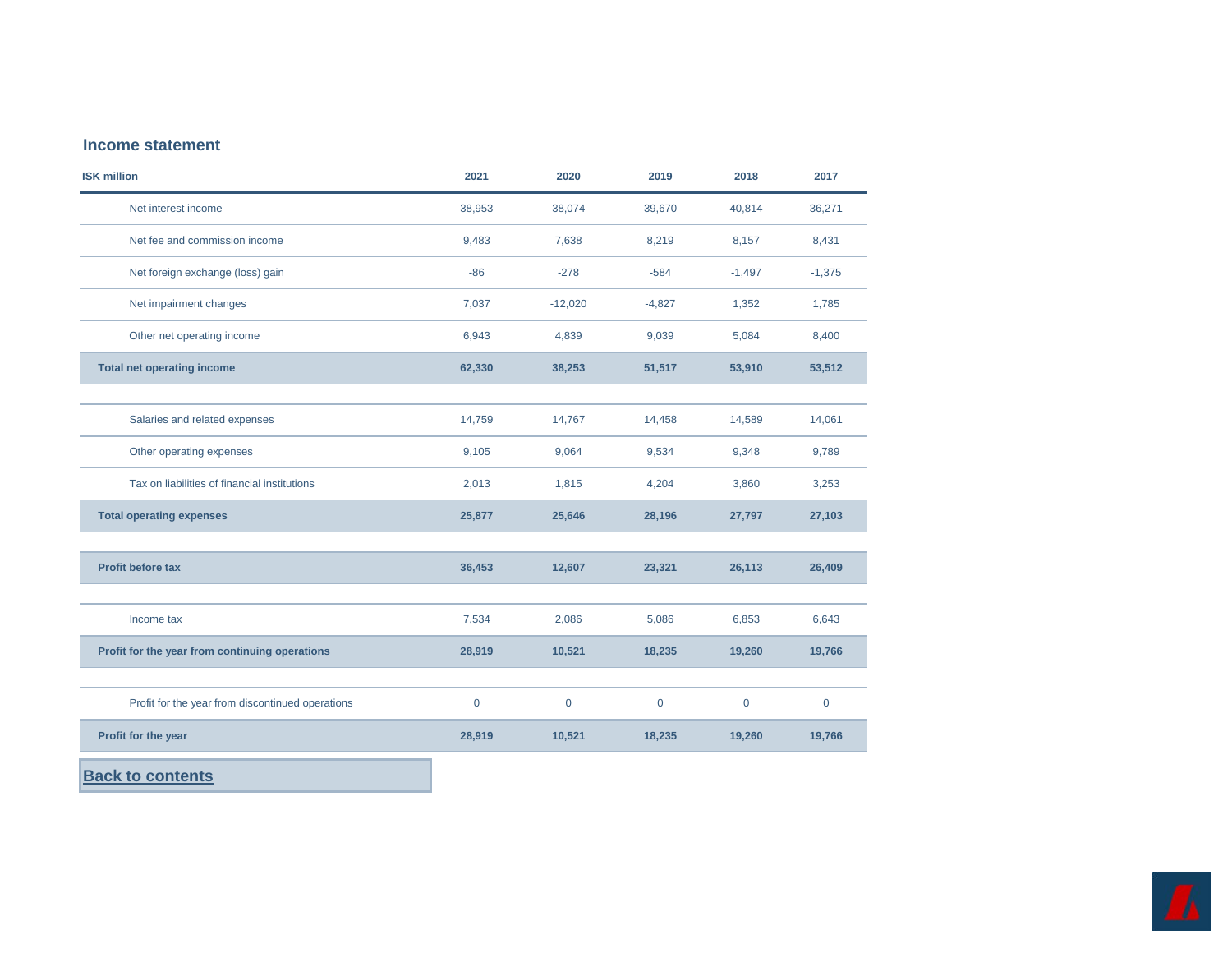### <span id="page-6-0"></span>**Income statement**

| <b>ISK million</b>                                      | Q4 2021      | Q3 2021      | Q2 2021     | Q1 2021      | Q4 2020      | Q3 2020      | Q2 2020      | Q1 2020      | Q4 2019     |
|---------------------------------------------------------|--------------|--------------|-------------|--------------|--------------|--------------|--------------|--------------|-------------|
| Net interest income                                     | 10,395       | 9,600        | 10,332      | 8,626        | 9,694        | 9,441        | 9,512        | 9,427        | 9,580       |
| Net fee and commission income                           | 2,593        | 2,522        | 2,314       | 2,054        | 1,981        | 2,059        | 1,653        | 1,945        | 2,125       |
| Net foreign exchange (loss) gain                        | $-69$        | 55           | $-45$       | $-27$        | $-52$        | $-52$        | $-259$       | 85           | $-300$      |
| Net impairment changes                                  | 3,247        | 1,008        | 293         | 2,489        | 1,535        | $-120$       | $-8,191$     | $-5,244$     | $-1,399$    |
| Other net operating income (expenses)                   | 551          | 2,161        | 1,614       | 2,617        | 4,919        | $-427$       | 3,160        | $-2,813$     | 2,257       |
| Total net operating income                              | 16,717       | 15,346       | 14,508      | 15,759       | 18,077       | 10,901       | 5,875        | 3,400        | 12,263      |
|                                                         |              |              |             |              |              |              |              |              |             |
| Salaries and related expenses                           | 4,028        | 3,238        | 3,724       | 3,769        | 3,986        | 3,135        | 3,802        | 3,844        | 3,805       |
| Other operating expenses                                | 2,386        | 2,202        | 2,202       | 2,315        | 2,433        | 1,995        | 2,206        | 2,430        | 2,505       |
| Tax on liabilities of financial institutions            | 508          | 525          | 513         | 467          | 400          | 540          | 425          | 450          | 1,064       |
| <b>Total operating expenses</b>                         | 6,922        | 5,965        | 6,439       | 6,551        | 6,819        | 5,670        | 6,433        | 6,724        | 7,374       |
|                                                         |              |              |             |              |              |              |              |              |             |
| Profit (loss) before tax                                | 9,795        | 9,381        | 8,069       | 9,208        | 11,258       | 5,231        | $-558$       | $-3,324$     | 4,889       |
|                                                         |              |              |             |              |              |              |              |              |             |
| Income tax                                              | 2,473        | 1,889        | 1,582       | 1,590        | 1,436        | 1,245        | $-899$       | 304          | 1,014       |
| Profit (loss) for the period from continuing operations | 7,322        | 7,492        | 6,487       | 7,618        | 9,822        | 3,986        | 341          | $-3,628$     | 3,875       |
|                                                         |              |              |             |              |              |              |              |              |             |
| Profit for the period from discontinued operations      | $\mathbf{0}$ | $\mathbf{0}$ | $\mathbf 0$ | $\mathbf{0}$ | $\mathbf{0}$ | $\mathbf{0}$ | $\mathbf{0}$ | $\mathbf{0}$ | $\mathbf 0$ |
| Profit (loss) for the period                            | 7,322        | 7,492        | 6,487       | 7,618        | 9,822        | 3,986        | 341          | $-3,628$     | 3,875       |

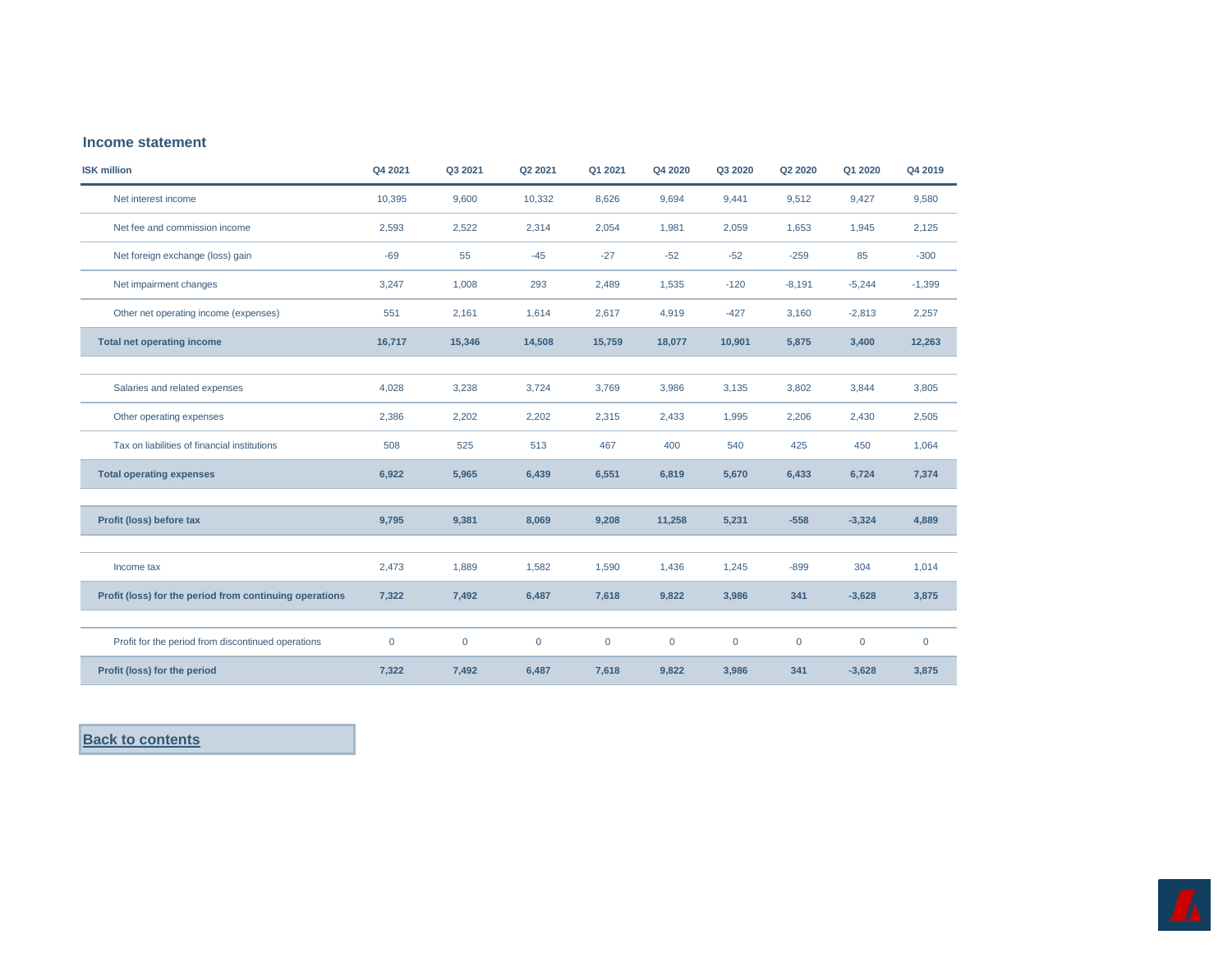# <span id="page-7-0"></span>**Balance sheet**

| <b>ISK million</b>                                       | 31.12.2021 | 31.12.2020 | 31.12.2019 | 31.12.2018 | 31.12.2017 |
|----------------------------------------------------------|------------|------------|------------|------------|------------|
| Cash and balances with Central Bank                      | 82,425     | 67,604     | 69,824     | 70,854     | 55,192     |
| Bonds and debt instruments                               | 150,435    | 119,330    | 115,262    | 77,058     | 117,310    |
| Equities and equity instruments                          | 33,347     | 26,808     | 30,019     | 23,547     | 27,980     |
| Loans and advances to financial<br>institutions          | 47,231     | 48,073     | 47,929     | 71,385     | 44,866     |
| Loans and advances to customers                          | 1,387,463  | 1,273,426  | 1,140,184  | 1,064,532  | 925,636    |
| Other assets                                             | 27,992     | 27,298     | 22,088     | 17,335     | 18,238     |
| Assets classified as held for sale                       | 905        | 1,638      | 1,022      | 1,330      | 3,648      |
| <b>Total assets</b>                                      | 1,729,798  | 1,564,177  | 1,426,328  | 1,326,041  | 1,192,870  |
|                                                          |            |            |            |            |            |
| Due to financial institutions and Central<br><b>Bank</b> | 10,425     | 48,725     | 48,062     | 34,609     | 32,062     |
| Deposits from customers                                  | 900,098    | 793,427    | 707,813    | 693,043    | 605,158    |
| <b>Borrowings</b>                                        | 486,042    | 420,178    | 373,168    | 314,412    | 281,874    |
| <b>Other liabilities</b>                                 | 29,803     | 22,226     | 30,470     | 31,027     | 27,642     |
| Subordinated liabilities                                 | 20,785     | 21,366     | 19,081     | 13,340     | 77         |
| Equity                                                   | 282,645    | 258,255    | 247,734    | 239,610    | 246,057    |
| <b>Total liabilities and equity</b>                      | 1,729,798  | 1,564,177  | 1,426,328  | 1,326,041  | 1,192,870  |

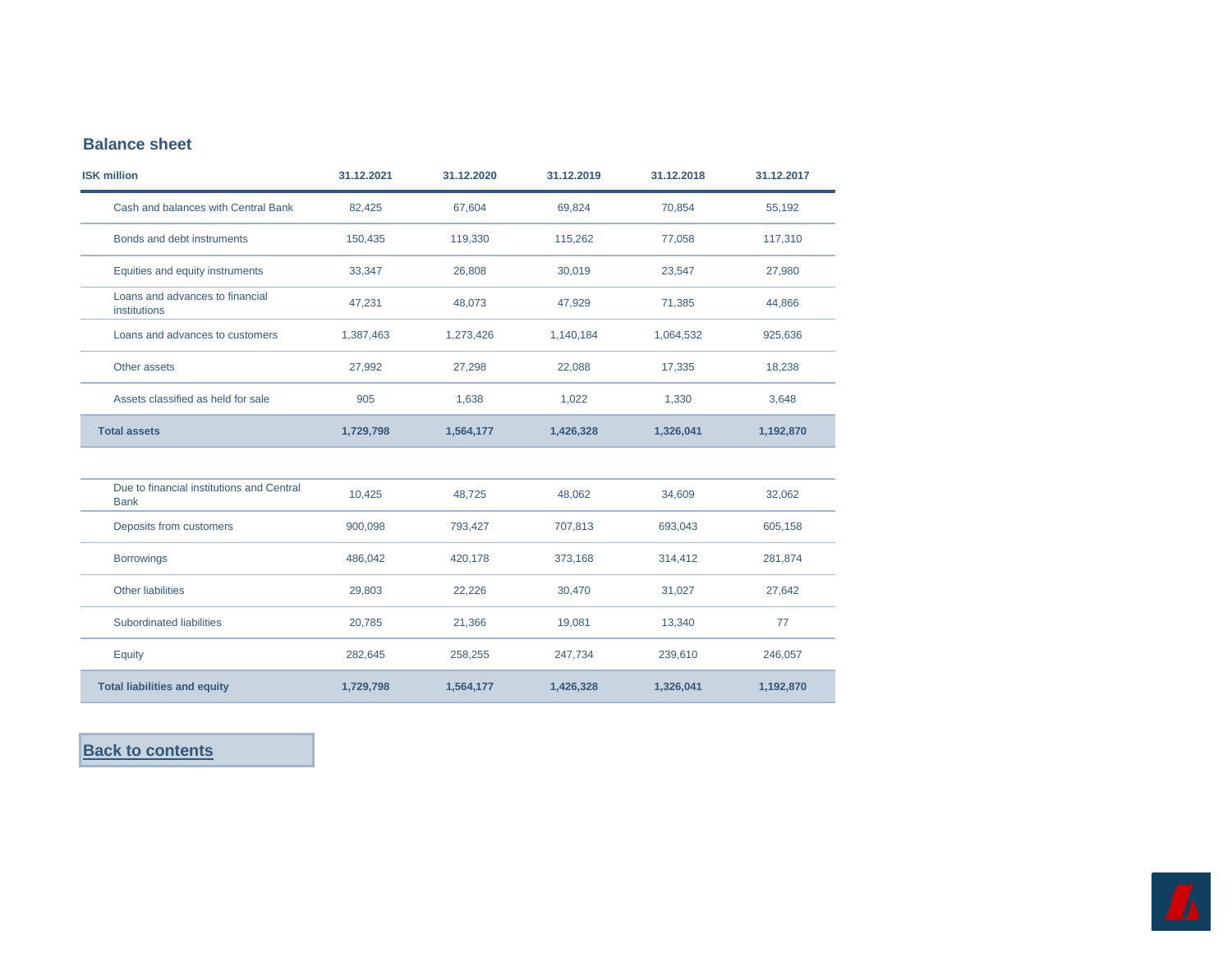### <span id="page-8-0"></span>**Balance sheet - quarter summary**

| <b>ISK million</b>                                       | 31.12.2021 | 30.9.2021 | 30.6.2021 | 31.3.2021 | 31.12.2020 | 30.9.2020 | 30.6.2020 | 31.3.2020 | 31.12.2019 |
|----------------------------------------------------------|------------|-----------|-----------|-----------|------------|-----------|-----------|-----------|------------|
| Cash and balances with Central Bank                      | 82,425     | 92,043    | 89,342    | 59,937    | 67,604     | 111,260   | 89,598    | 92,440    | 69,824     |
| Bonds and debt instruments                               | 150,435    | 129,579   | 128,208   | 134,183   | 119,330    | 104,895   | 104,758   | 116,568   | 115,262    |
| Equities and equity instruments                          | 33,347     | 30,527    | 35,111    | 31,811    | 26,808     | 25,445    | 26,794    | 25,923    | 30,019     |
| Loans and advances to financial<br>institutions          | 47,231     | 59,363    | 64,245    | 55,234    | 48,073     | 80,324    | 56,394    | 69,740    | 47,929     |
| Loans and advances to customers                          | 1,387,463  | 1,375,536 | 1,328,031 | 1,287,448 | 1,273,426  | 1,255,393 | 1,198,210 | 1,190,536 | 1,140,184  |
| Other assets                                             | 27,992     | 30,020    | 31,147    | 30,913    | 27,298     | 31,268    | 23,913    | 26,851    | 22,088     |
| Assets classified as held for sale                       | 905        | 1,290     | 1,213     | 1,426     | 1,638      | 1,680     | 1,443     | 1,130     | 1,022      |
| <b>Total assets</b>                                      | 1,729,798  | 1,718,358 | 1,677,297 | 1,600,952 | 1,564,177  | 1,610,265 | 1,501,110 | 1,523,188 | 1,426,328  |
|                                                          |            |           |           |           |            |           |           |           |            |
| Due to financial institutions and Central<br><b>Bank</b> | 10,425     | 48,991    | 40,312    | 40,932    | 48,725     | 47,654    | 37,226    | 41,495    | 48,062     |
| Deposits from customers                                  | 900,098    | 869,463   | 842,624   | 794,252   | 793,427    | 813,784   | 758,790   | 755,160   | 707,813    |
| <b>Borrowings</b>                                        | 486.042    | 474,415   | 456,688   | 452,709   | 420,178    | 438,309   | 408,097   | 412,591   | 373,168    |
| Other liabilities                                        | 29,803     | 29,047    | 48,913    | 30,825    | 22,226     | 40,126    | 31,023    | 48,457    | 30,470     |
| Subordinated liabilities                                 | 20,785     | 21,099    | 20,889    | 20,850    | 21,366     | 21,959    | 21,527    | 21,379    | 19,081     |
| Equity                                                   | 282,645    | 275,343   | 267,871   | 261,384   | 258,255    | 248,433   | 244,447   | 244,106   | 247,734    |
| <b>Total liabilities and equity</b>                      | 1,729,798  | 1,718,358 | 1,677,297 | 1,600,952 | 1,564,177  | 1,610,265 | 1,501,110 | 1,523,188 | 1,426,328  |

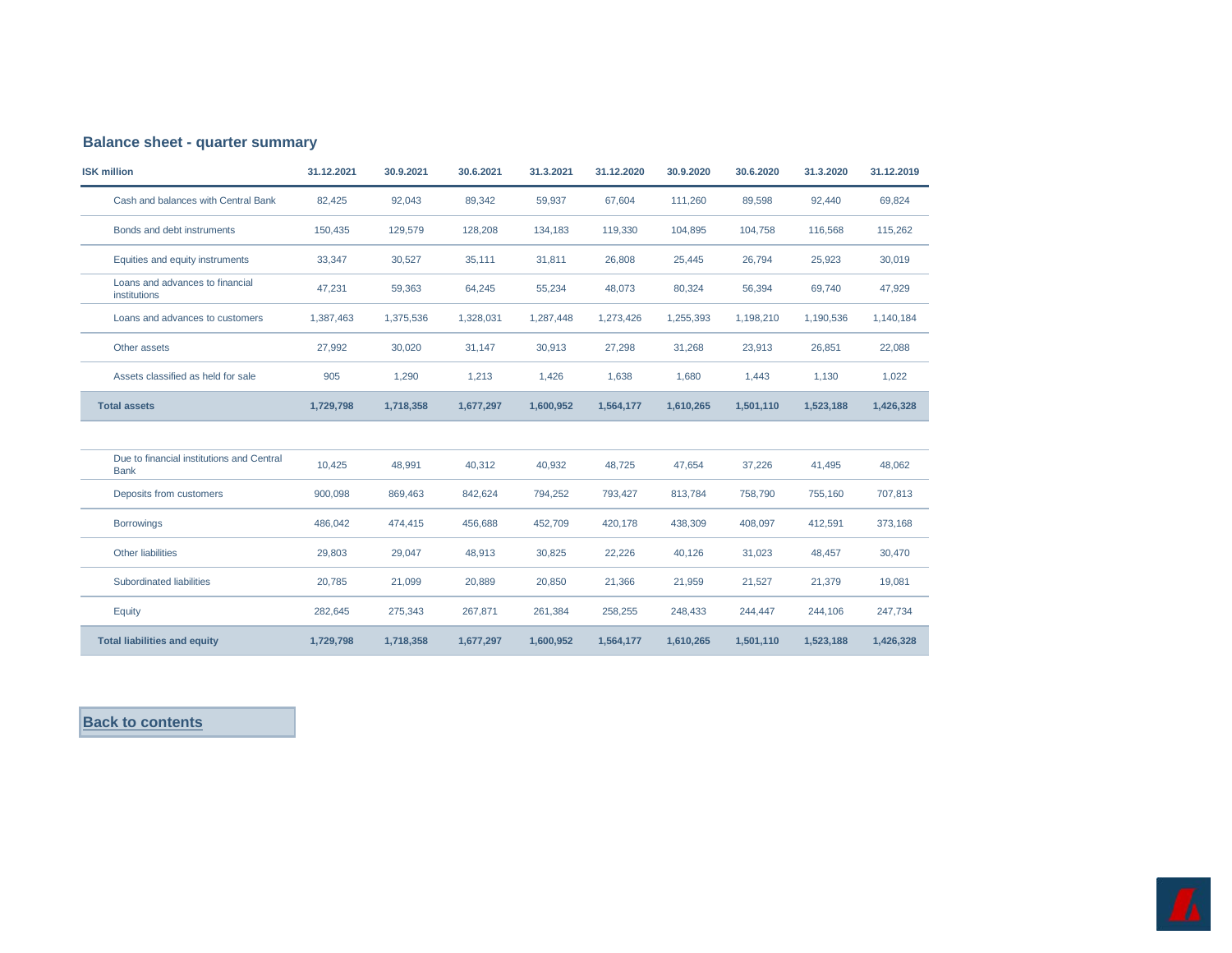# <span id="page-9-0"></span>**Key financial ratios**

| <b>ISK million</b>                                    | 2021      | 2020      | 2019      | 2018      | 2017      |
|-------------------------------------------------------|-----------|-----------|-----------|-----------|-----------|
| Profit after taxes                                    | 28,919    | 10,521    | 18,235    | 19,260    | 19,766    |
| Return on equity before taxes                         | 13.6%     | 5.1%      | 9.6%      | 11.1%     | 11.0%     |
| Return on equity after taxes                          | 10.8%     | 4.3%      | 7.5%      | 8.2%      | 8.2%      |
| Return on assets                                      | 1.7%      | 0.7%      | 1.3%      | 1.5%      | 1.7%      |
| Cost-income ratio                                     | 43.2%     | 47.4%     | 42.6%     | 45.5%     | 46.1%     |
| Operating expenses as a ratio of average total assets | 1.4%      | 1.6%      | 1.7%      | 1.9%      | 2.0%      |
| Net interest income                                   | 38,953    | 38,074    | 39,670    | 40,814    | 36,271    |
| Interest spread as a ratio of average total assets    | 2.3%      | 2.5%      | 2.8%      | 3.2%      | 3.1%      |
| Earnings per share                                    | 1.22      | 0.45      | 0.77      | 0.81      | 0.84      |
| Total capital ratio                                   | 26.6%     | 25.1%     | 25.8%     | 24.9%     | 26.7%     |
| <b>Total assets</b>                                   | 1,729,798 | 1,564,177 | 1,426,328 | 1,326,041 | 1,192,870 |
| Loans / deposits                                      | 154.1%    | 160.5%    | 161.1%    | 153.6%    | 153.0%    |
| Liquidity coverage ratio total (LCR)                  | 179%      | 154%      | 161%      | 158%      | 157%      |
| Liquidity coverage ratio FX (LCR)                     | 556%      | 424%      | 769%      | 534%      | 931%      |
| Net stable funding ratio FX (NSFR)                    | 142%      | 132%      | 143%      | 166%      | 179%      |
| Full-time eqv.positions                               | 816       | 878       | 893       | 919       | 997       |
| Dividend per share                                    | 0.19      | 0.00      | 0.42      | 1.05      | 1.05      |

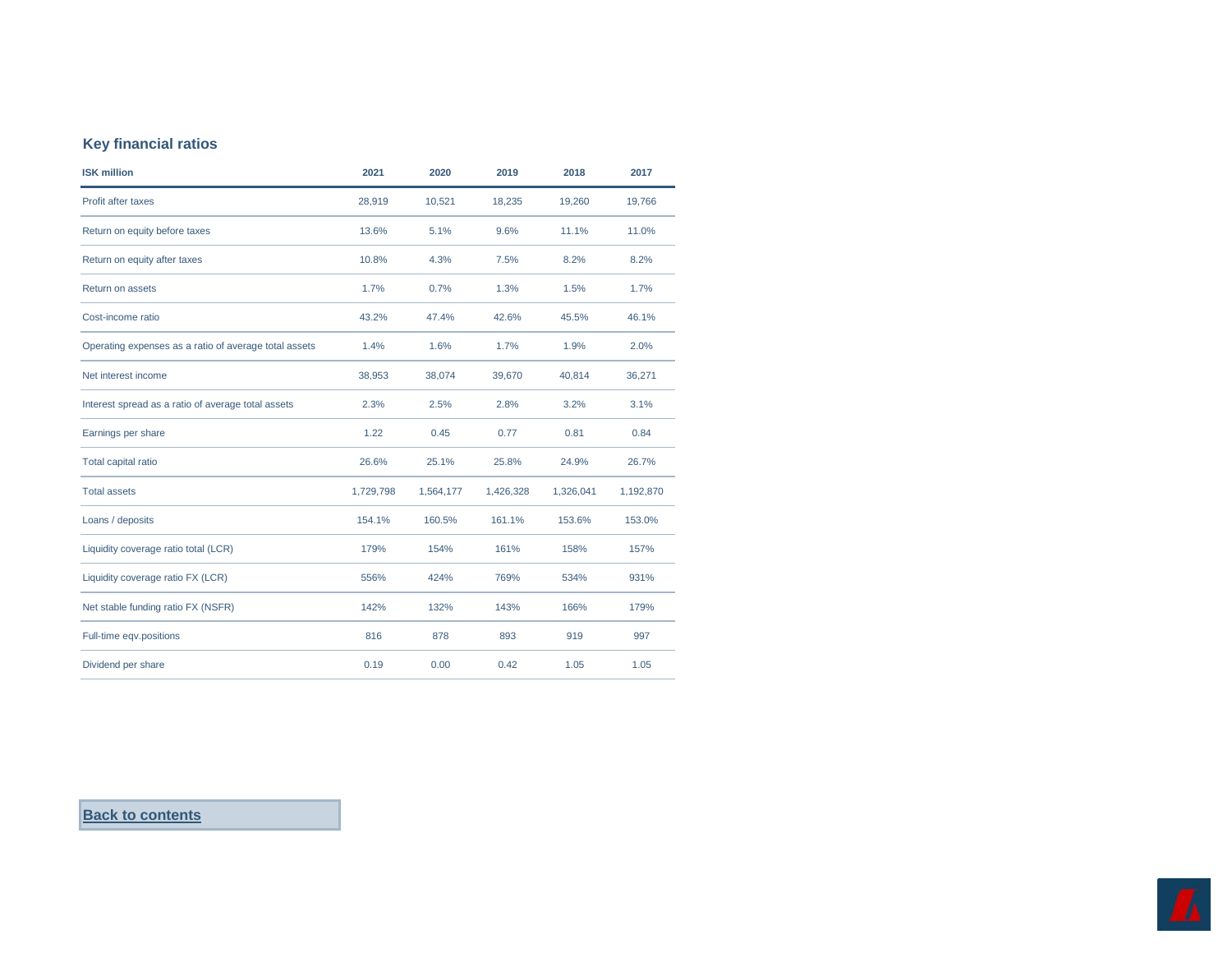### <span id="page-10-0"></span>**Key financial ratios**

| <b>ISK million</b>                                    | Q4 2021   | Q3 2021   | Q2 2021   | Q1 2021   | Q4 2020   | Q3 2020   | Q2 2020   | Q1 2020   | Q4 2019   |
|-------------------------------------------------------|-----------|-----------|-----------|-----------|-----------|-----------|-----------|-----------|-----------|
| Profit after taxes (loss)                             | 7,322     | 7,492     | 6,487     | 7,618     | 9,822     | 3,986     | 341       | $-3,628$  | 3,875     |
| Return on equity before taxes                         | 14.0%     | 13.8%     | 12.2%     | 14.2%     | 17.8%     | 8.5%      | $-0.9%$   | $-5.4%$   | 8.0%      |
| Return on equity after taxes                          | 10.5%     | 11.0%     | 9.8%      | 11.7%     | 15.5%     | 6.5%      | 0.6%      | $-5.9%$   | 6.3%      |
| Return on assets                                      | 1.7%      | 1.8%      | 1.6%      | 1.9%      | 2.5%      | 1.0%      | 0.1%      | $-1.0%$   | 1.1%      |
| Cost-income ratio                                     | 47.6%     | 37.9%     | 41.7%     | 45.8%     | 38.8%     | 46.6%     | 42.7%     | 72.6%     | 46.2%     |
| Operating expenses as a ratio of average total assets | 1.5%      | 1.3%      | 1.4%      | 1.5%      | 1.6%      | 1.3%      | 1.6%      | 1.7%      | 1.8%      |
| Net interest income                                   | 10,395    | 9,600     | 10,332    | 8,626     | 9,694     | 9,441     | 9,512     | 9,427     | 9,580     |
| Interest spread as a ratio of average total assets    | 2.4%      | 2.3%      | 2.5%      | 2.2%      | 2.4%      | 2.4%      | 2.5%      | 2.6%      | 2.7%      |
| Total capital ratio                                   | 26.6%     | 24.9%     | 25.1%     | 24.9%     | 25.1%     | 24.7%     | 24.9%     | 24.8%     | 25.8%     |
| <b>Total assets</b>                                   | 1,729,798 | 1,718,358 | 1,677,297 | 1,600,952 | 1,564,177 | 1,610,265 | 1,501,110 | 1,523,188 | 1,426,328 |
| Loans / deposits                                      | 154.1%    | 158.2%    | 157.6%    | 162.1%    | 160.5%    | 154.3%    | 157.9%    | 157.7%    | 161.1%    |
| Liquidity coverage ratio total (LCR)                  | 179%      | 172%      | 180%      | 202%      | 154%      | 186%      | 191%      | 196%      | 161%      |
| Liquidity coverage ratio FX (LCR)                     | 556%      | 443%      | 420%      | 477%      | 424%      | 379%      | 476%      | 489%      | 769%      |
| Net stable funding ratio FX (NSFR)                    | 121%      | 118%      | 140%      | 140%      | 132%      | 116%      | 121%      | 127%      | 143%      |
| Full-time eqv.positions                               | 816       | 837       | 844       | 869       | 878       | 884       | 872       | 886       | 893       |

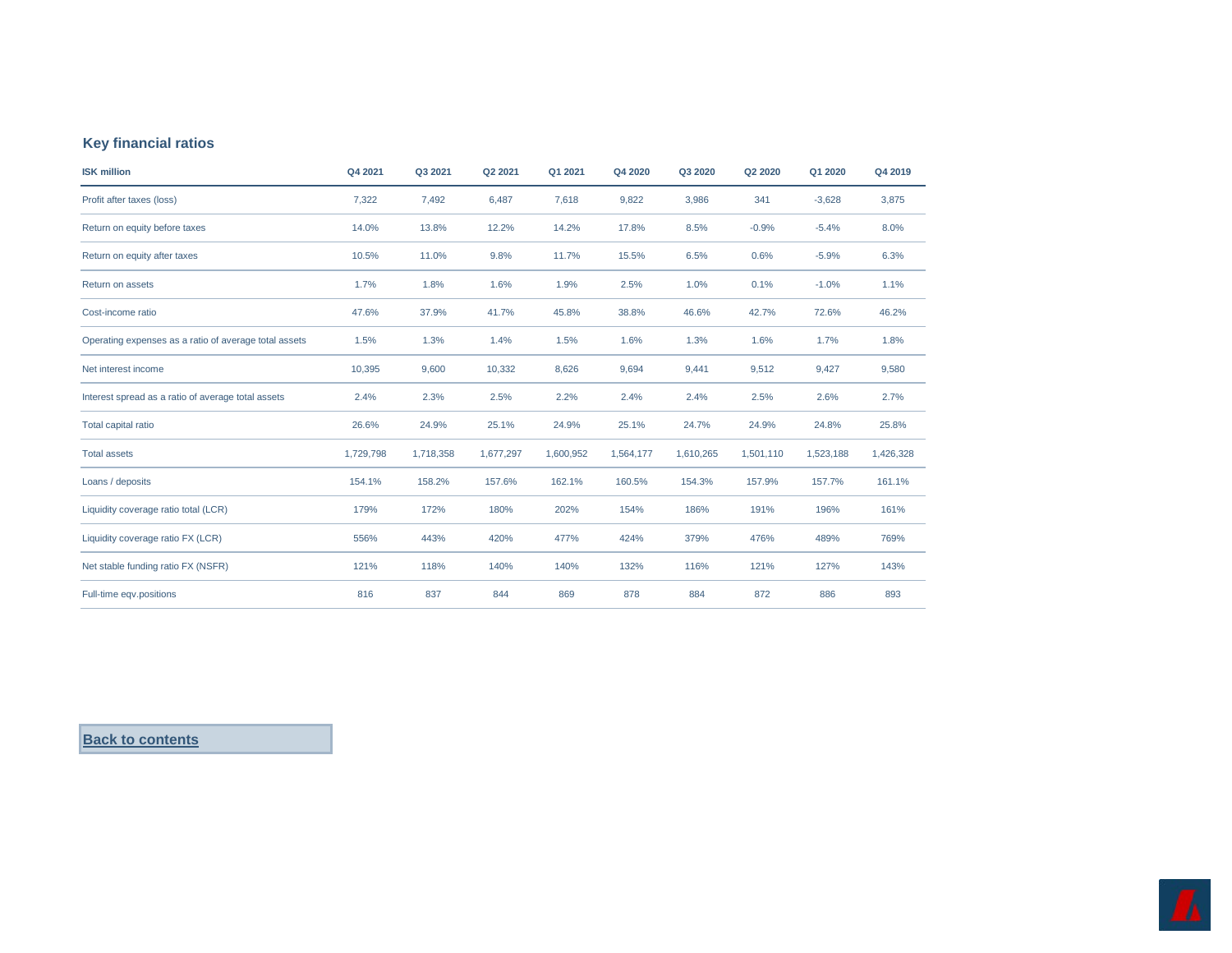<span id="page-11-0"></span>

| Segments - 12 months 2021                    | <b>Personal</b> | Corporate      |                  | <b>Asset Management Treasury &amp; Market</b> | <b>Other</b>             | Recon-       | <b>Total</b> |
|----------------------------------------------|-----------------|----------------|------------------|-----------------------------------------------|--------------------------|--------------|--------------|
| <b>ISK million</b>                           | <b>Banking</b>  | <b>Banking</b> | & Capital Market | <b>Making</b>                                 | segments                 | ciliation    |              |
| Net interest income                          | 16,986          | 18,754         | 468              | 2,843                                         | $-62$                    | $-36$        | 38,953       |
| Net fee and commission income                | 3,072           | 1,612          | 5,388            | $-241$                                        | $-2$                     | $-346$       | 9,483        |
| Net impairment changes                       | 1,424           | 5,596          | $\mathbf 0$      | 13                                            | 4                        | $\mathbf 0$  | 7,037        |
| Net other operating income (expenses)        | 238             | 100            | 559              | 5,305                                         | 670                      | $-15$        | 6,857        |
| <b>Total operating income (expences)</b>     | 21,720          | 26,062         | 6,415            | 7,920                                         | 610                      | $-397$       | 62,330       |
| <b>Operating expenses</b>                    | $-6,783$        | $-2,981$       | $-2,102$         | $-1,528$                                      | $-10,835$                | 365          | $-23,864$    |
| Tax on liabilities of financial institutions | $-845$          | $-370$         | $-8$             | $-776$                                        | $-14$                    | $\mathbf 0$  | $-2,013$     |
| Allocated expenses                           | $-4,245$        | $-2,786$       | $-1,079$         | $-920$                                        | 9,030                    | $\mathbf 0$  | $\mathbf 0$  |
| Profit (loss) before tax                     | 9,847           | 19,925         | 3,226            | 4,696                                         | $-1,209$                 | $-32$        | 36,453       |
| Income tax                                   | $-2,609$        | $-5,061$       | 264              | $-382$                                        | 254                      | $\mathbf{0}$ | $-7,534$     |
| Profit (loss) for the period                 | 7,238           | 14,864         | 3,490            | 4,314                                         | $-955$                   | $-32$        | 28,919       |
|                                              |                 |                |                  |                                               |                          |              |              |
| <b>Total assets</b>                          | 772,724         | 613,071        | 12,004           | 672,837                                       | 20,214                   | $-361,052$   | 1,729,798    |
| <b>Total liabilities</b>                     | 728,841         | 491,925        | 7,259            | 559,966                                       | 20,214                   | $-361,052$   | 1,447,153    |
| Allocated capital                            | 43,883          | 121,146        | 4,745            | 112,871                                       | $\overline{\phantom{a}}$ |              | 282,645      |